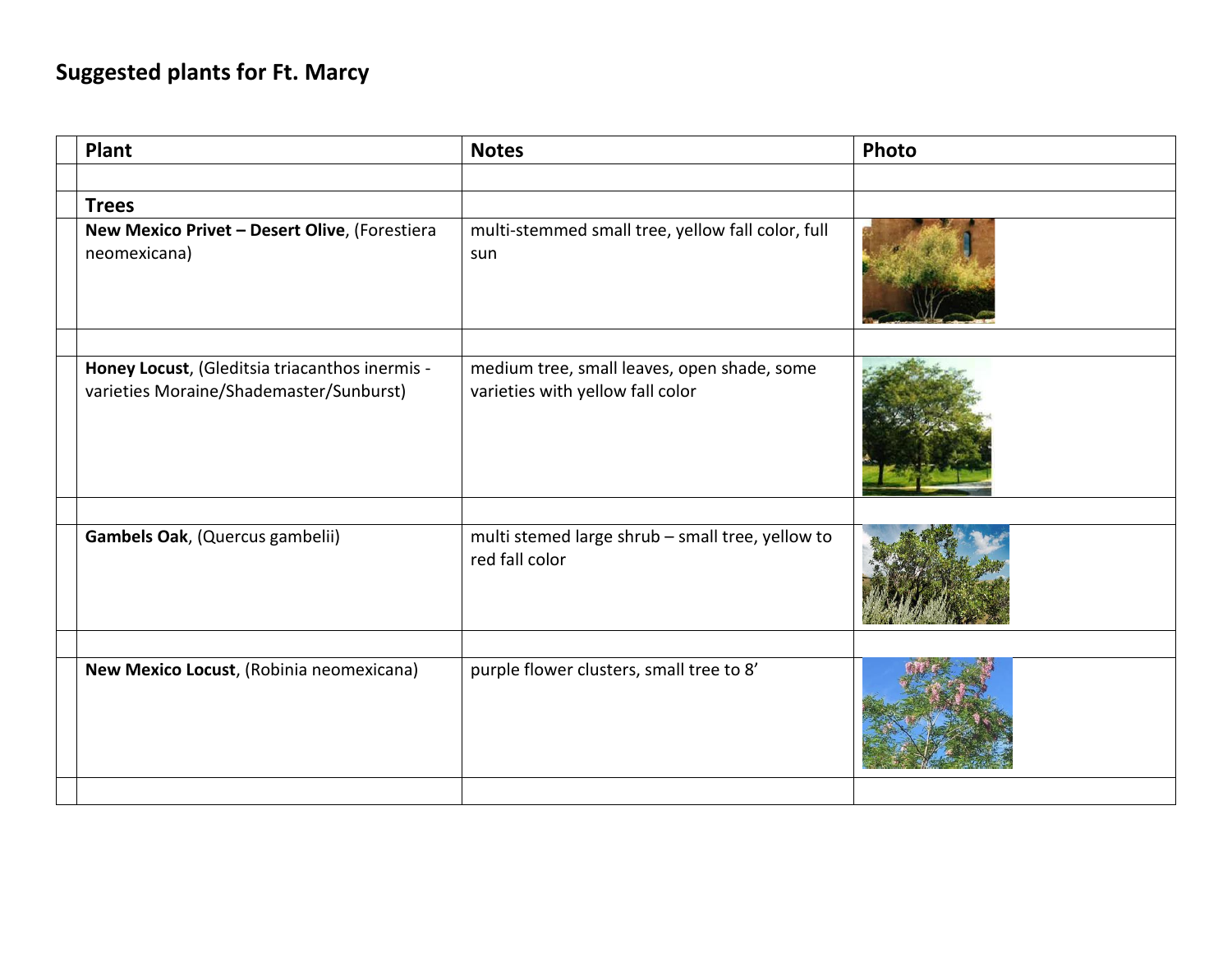| Large Shrubs (3' plus)                              |                                                                           |  |
|-----------------------------------------------------|---------------------------------------------------------------------------|--|
| Apache Plume, (Fallugia paradoxa)                   | late spring bloom followed by fluggy seed heads,<br>drought tolerant      |  |
|                                                     |                                                                           |  |
| Chamisa - Rabbit Brush (Chrysothamnus<br>nauseosus) | semi-evergreen, gray & green varieties, fast<br>growth                    |  |
|                                                     |                                                                           |  |
| Lilac, (Syringa vulgaris)                           | various varieties available, spring blooming, fast<br>growth, full sun    |  |
| Medium Shrubs (2-4' height)                         |                                                                           |  |
|                                                     |                                                                           |  |
| <b>Blue Mist Spirea, (Caryopteris clandonensis)</b> | multiple varieties available, spring-summer<br>blooming, drought tolerant |  |
|                                                     |                                                                           |  |
| <b>Golden Currant, (Ribes aureum)</b>               | early-mid spring bloom, sun or shade, red fall<br>foliage                 |  |
|                                                     |                                                                           |  |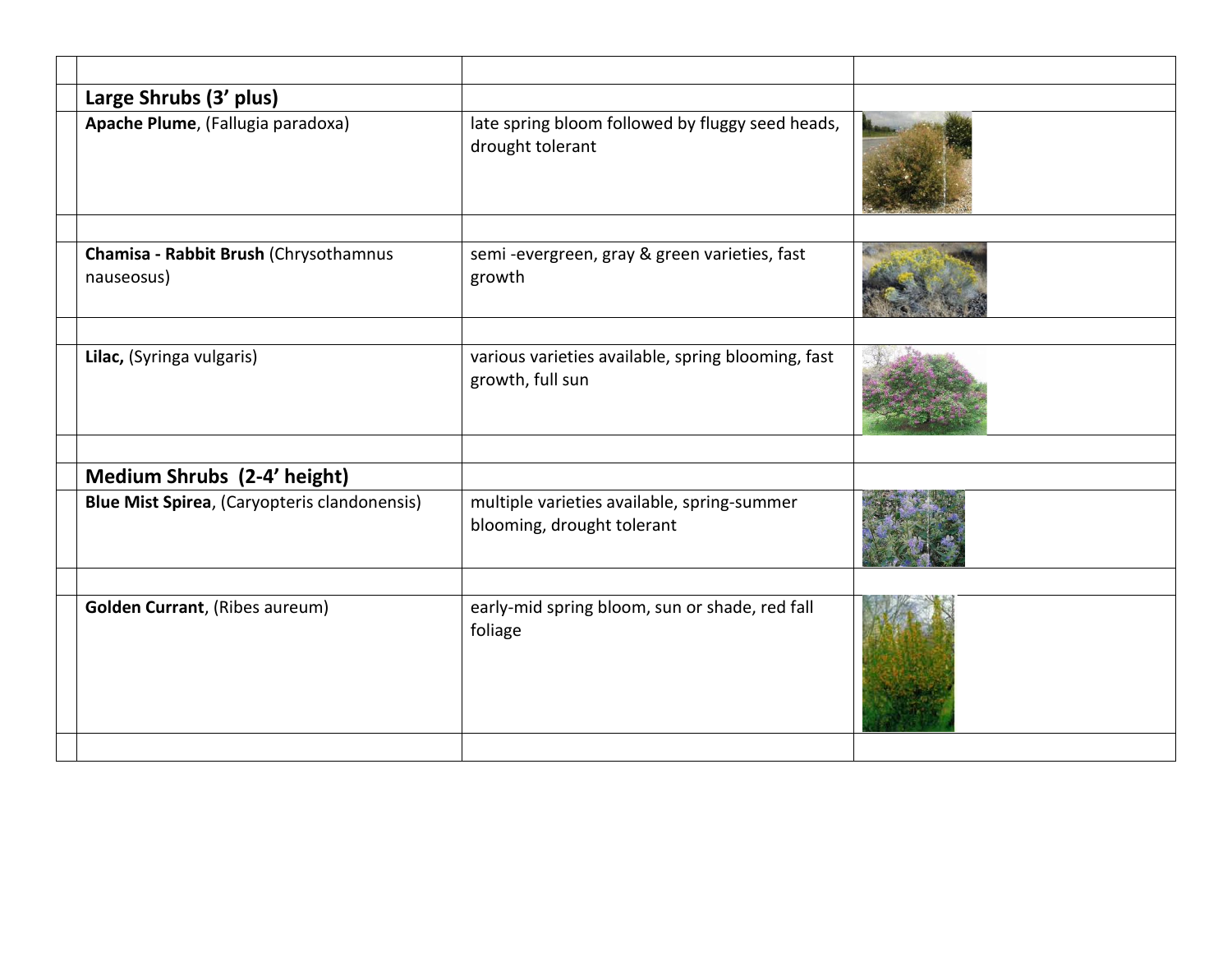| Small Shrubs (1-2' height)                           |                                                                                |                  |
|------------------------------------------------------|--------------------------------------------------------------------------------|------------------|
| Gro-low Sumac, (Rhus aromatica)                      | fall leaf color, tolerates poor soil, full or part sun                         |                  |
|                                                      |                                                                                |                  |
| Turpentine Bush, (Ericameria laricifolia)            | yellow blooms late summer to fall, full sun                                    |                  |
|                                                      |                                                                                |                  |
| Cherry Sage, (Salvia greggi)                         | 2-3' tall, red blooms spring & fall, hard prune for<br>best blooms, cold hardy |                  |
|                                                      |                                                                                |                  |
|                                                      |                                                                                |                  |
| Grasses, Yuccas, Agave                               |                                                                                |                  |
| Little Bluestem, (Schizachyrium varieties)           | 2-4' tall, drought tolerant ornamental grass with<br>upright shape             |                  |
|                                                      |                                                                                |                  |
| Blue gramma Grass, (Bouteloua gracilis<br>varieties) | 1-2' tall, drought-tolerant, several varieties<br>available                    | جı etreefarm.com |
|                                                      |                                                                                |                  |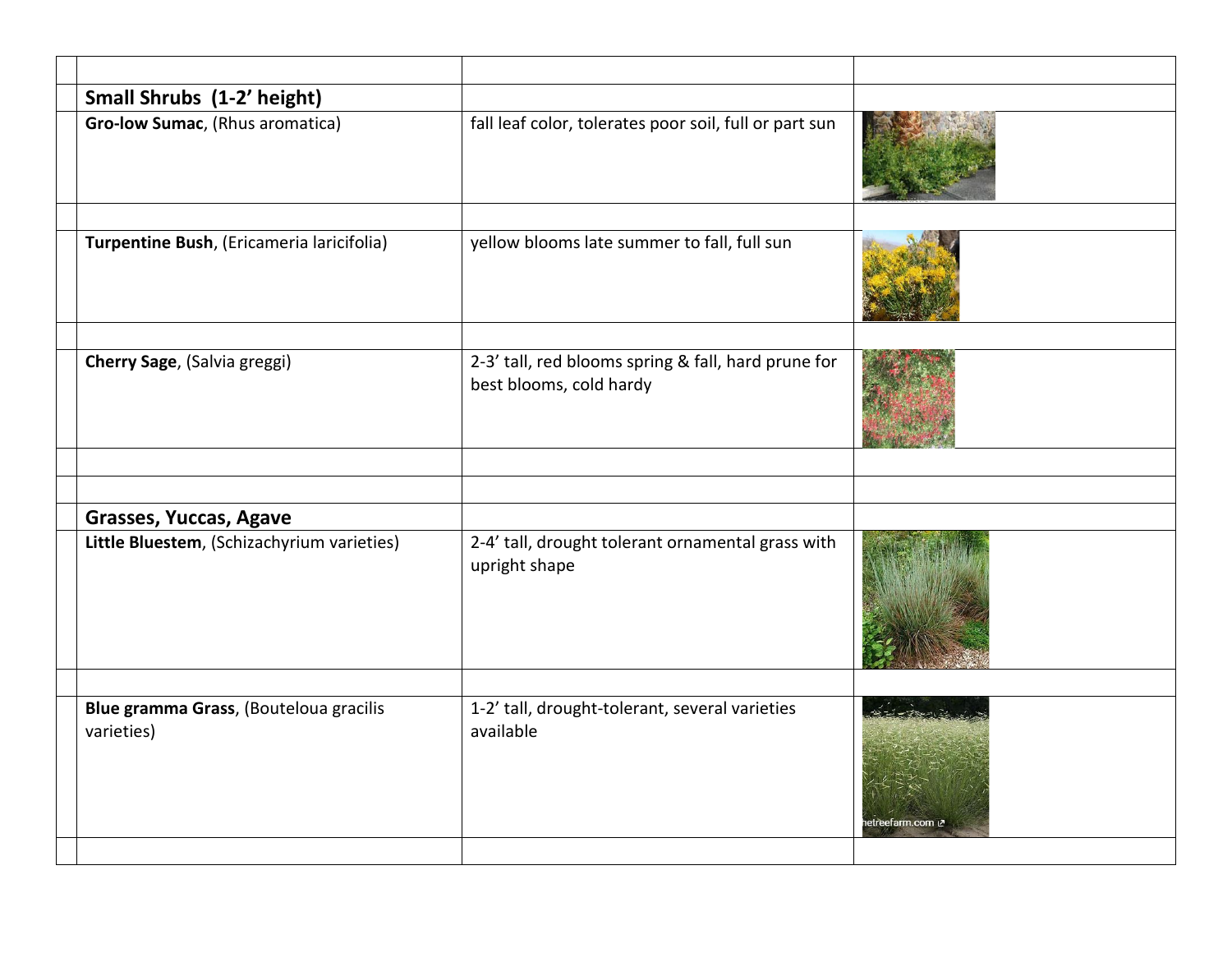| Blue Avena Grass, (Helictotrichon<br>sempervirens) 3-4' tall, blue foliage, gracefull<br>shape |                                                      | Blue Avena Grass, (Helictotrichon sempervirens)<br>3-4' tall, blue foliage, gracefull shape                         |  |
|------------------------------------------------------------------------------------------------|------------------------------------------------------|---------------------------------------------------------------------------------------------------------------------|--|
| Karl Foerster Feather Reed Grass,<br>mid-summer-fall bloom                                     | (Calamagrostis acutiflora) 4-5' tall, upright habit, | Karl Foerster Feather Reed Grass, (Calamagrostis<br>acutiflora) 4-5' tall, upright habit, mid-summer-<br>fall bloom |  |
| Yucca, (various varieties)                                                                     |                                                      | various leaf colors & widths available, year round<br>foliage interest                                              |  |
| New Mexico Century Plant, (Agave<br>neomexicana) fleshy silver gray leaves, cold<br>hardy      |                                                      | New Mexico Century Plant, (Agave neomexicana)<br>fleshy silver gray leaves, cold hardy                              |  |